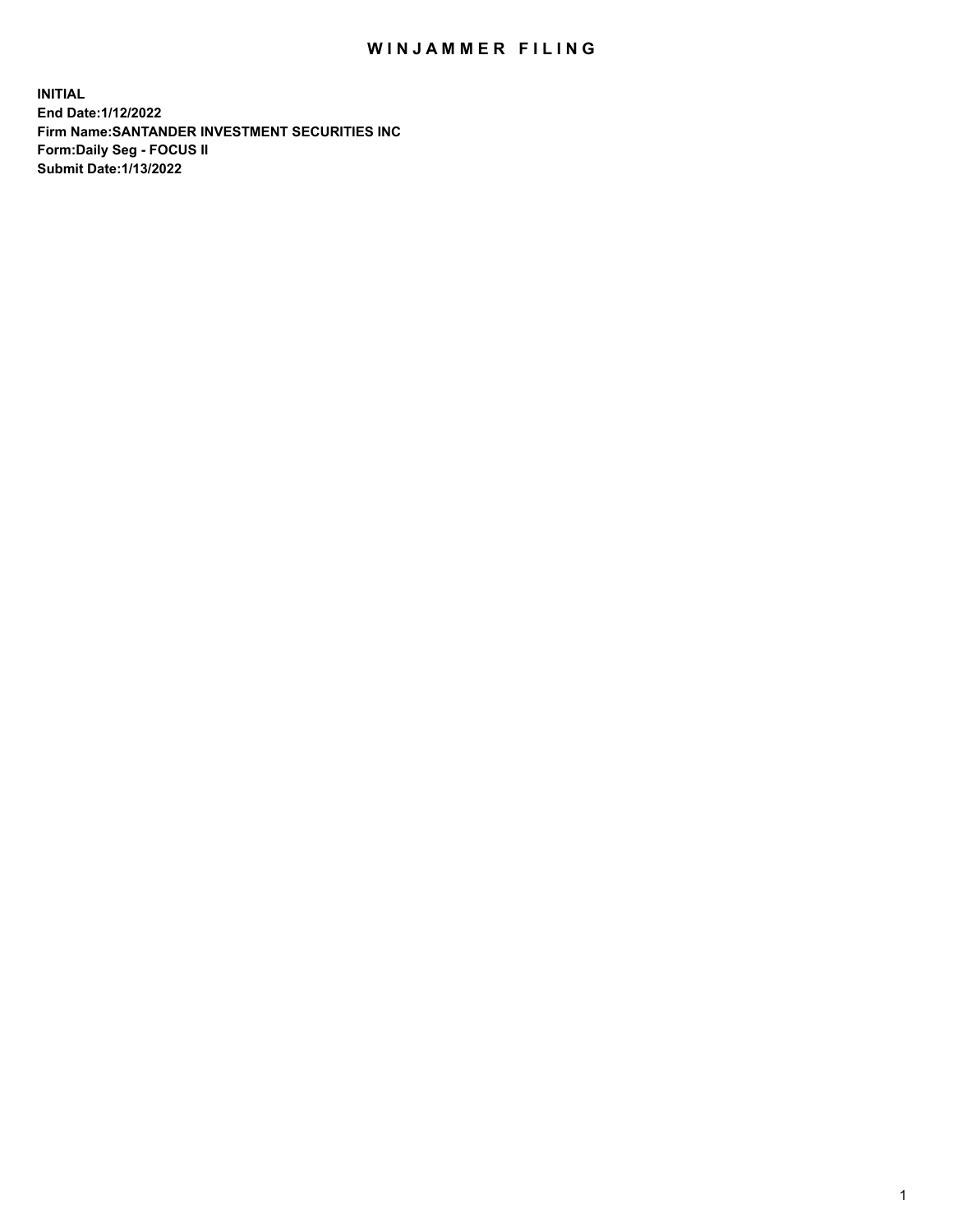**INITIAL End Date:1/12/2022 Firm Name:SANTANDER INVESTMENT SECURITIES INC Form:Daily Seg - FOCUS II Submit Date:1/13/2022 Daily Segregation - Cover Page**

Name of Company **SANTANDER INVESTMENT SECURITIES INC** Contact Name **Richard Ro** Contact Phone Number **(212) 350-3662** Contact Email Address **richard.ro@santander.us** FCM's Customer Segregated Funds Residual Interest Target (choose one): a. Minimum dollar amount: ; or **70,000,000** b. Minimum percentage of customer segregated funds required:% ; or **0** c. Dollar amount range between:and; or **0 0** d. Percentage range of customer segregated funds required between:% and%. **0 0** FCM's Customer Secured Amount Funds Residual Interest Target (choose one): a. Minimum dollar amount: ; or **0** b. Minimum percentage of customer secured funds required:% ; or **0** c. Dollar amount range between:and; or **0 0** d. Percentage range of customer secured funds required between:% and%. **0 0** FCM's Cleared Swaps Customer Collateral Residual Interest Target (choose one): a. Minimum dollar amount: ; or **0** b. Minimum percentage of cleared swaps customer collateral required:% ; or **0**

c. Dollar amount range between:and; or **0 0** d. Percentage range of cleared swaps customer collateral required between:% and%. **0 0**

Attach supporting documents CH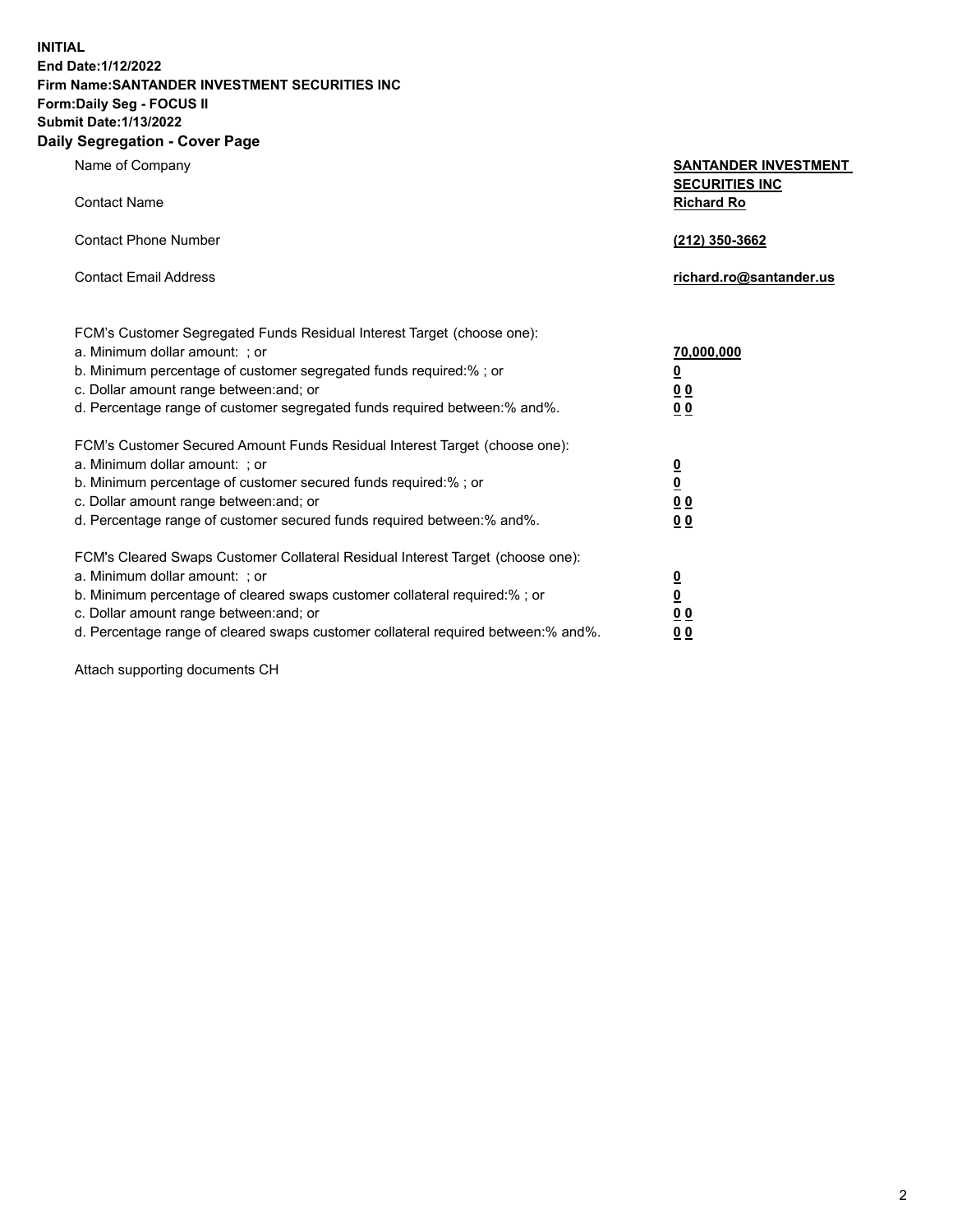## **INITIAL End Date:1/12/2022 Firm Name:SANTANDER INVESTMENT SECURITIES INC Form:Daily Seg - FOCUS II Submit Date:1/13/2022 Daily Segregation - Secured Amounts**

|     | Foreign Futures and Foreign Options Secured Amounts                                         |                   |
|-----|---------------------------------------------------------------------------------------------|-------------------|
|     | Amount required to be set aside pursuant to law, rule or regulation of a foreign            | $0$ [7305]        |
|     | government or a rule of a self-regulatory organization authorized thereunder                |                   |
| 1.  | Net ledger balance - Foreign Futures and Foreign Option Trading - All Customers             |                   |
|     | A. Cash                                                                                     | $0$ [7315]        |
|     | B. Securities (at market)                                                                   | $0$ [7317]        |
| 2.  | Net unrealized profit (loss) in open futures contracts traded on a foreign board of trade   | $0$ [7325]        |
| 3.  | Exchange traded options                                                                     |                   |
|     | a. Market value of open option contracts purchased on a foreign board of trade              | $0$ [7335]        |
|     | b. Market value of open contracts granted (sold) on a foreign board of trade                | $0$ [7337]        |
| 4.  | Net equity (deficit) (add lines 1. 2. and 3.)                                               | $0$ [7345]        |
| 5.  | Account liquidating to a deficit and account with a debit balances - gross amount           | $0$ [7351]        |
|     | Less: amount offset by customer owned securities                                            | 0 [7352] 0 [7354] |
| 6.  | Amount required to be set aside as the secured amount - Net Liquidating Equity              | $0$ [7355]        |
|     | Method (add lines 4 and 5)                                                                  |                   |
| 7.  | Greater of amount required to be set aside pursuant to foreign jurisdiction (above) or line | $0$ [7360]        |
|     | 6.                                                                                          |                   |
|     | FUNDS DEPOSITED IN SEPARATE REGULATION 30.7 ACCOUNTS                                        |                   |
| 1.  | Cash in banks                                                                               |                   |
|     | A. Banks located in the United States                                                       | $0$ [7500]        |
|     | B. Other banks qualified under Regulation 30.7                                              | 0 [7520] 0 [7530] |
| 2.  | Securities                                                                                  |                   |
|     | A. In safekeeping with banks located in the United States                                   | $0$ [7540]        |
|     | B. In safekeeping with other banks qualified under Regulation 30.7                          | 0 [7560] 0 [7570] |
| 3.  | Equities with registered futures commission merchants                                       |                   |
|     | A. Cash                                                                                     | $0$ [7580]        |
|     | <b>B.</b> Securities                                                                        | $0$ [7590]        |
|     | C. Unrealized gain (loss) on open futures contracts                                         | $0$ [7600]        |
|     | D. Value of long option contracts                                                           | $0$ [7610]        |
|     | E. Value of short option contracts                                                          | 0 [7615] 0 [7620] |
| 4.  | Amounts held by clearing organizations of foreign boards of trade                           |                   |
|     | A. Cash                                                                                     | $0$ [7640]        |
|     | <b>B.</b> Securities                                                                        | $0$ [7650]        |
|     | C. Amount due to (from) clearing organization - daily variation                             | $0$ [7660]        |
|     | D. Value of long option contracts                                                           | $0$ [7670]        |
|     | E. Value of short option contracts                                                          | 0 [7675] 0 [7680] |
| 5.  | Amounts held by members of foreign boards of trade                                          |                   |
|     | A. Cash                                                                                     | $0$ [7700]        |
|     | <b>B.</b> Securities                                                                        | $0$ [7710]        |
|     | C. Unrealized gain (loss) on open futures contracts                                         | $0$ [7720]        |
|     | D. Value of long option contracts                                                           | $0$ [7730]        |
|     | E. Value of short option contracts                                                          | 0 [7735] 0 [7740] |
| 6.  | Amounts with other depositories designated by a foreign board of trade                      | $0$ [7760]        |
| 7.  | Segregated funds on hand                                                                    | $0$ [7765]        |
| 8.  | Total funds in separate section 30.7 accounts                                               | $0$ [7770]        |
| 9.  | Excess (deficiency) Set Aside for Secured Amount (subtract line 7 Secured Statement         | $0$ [7380]        |
|     | Page 1 from Line 8)                                                                         |                   |
| 10. | Management Target Amount for Excess funds in separate section 30.7 accounts                 | $0$ [7780]        |
| 11. | Excess (deficiency) funds in separate 30.7 accounts over (under) Management Target          | $0$ [7785]        |
|     |                                                                                             |                   |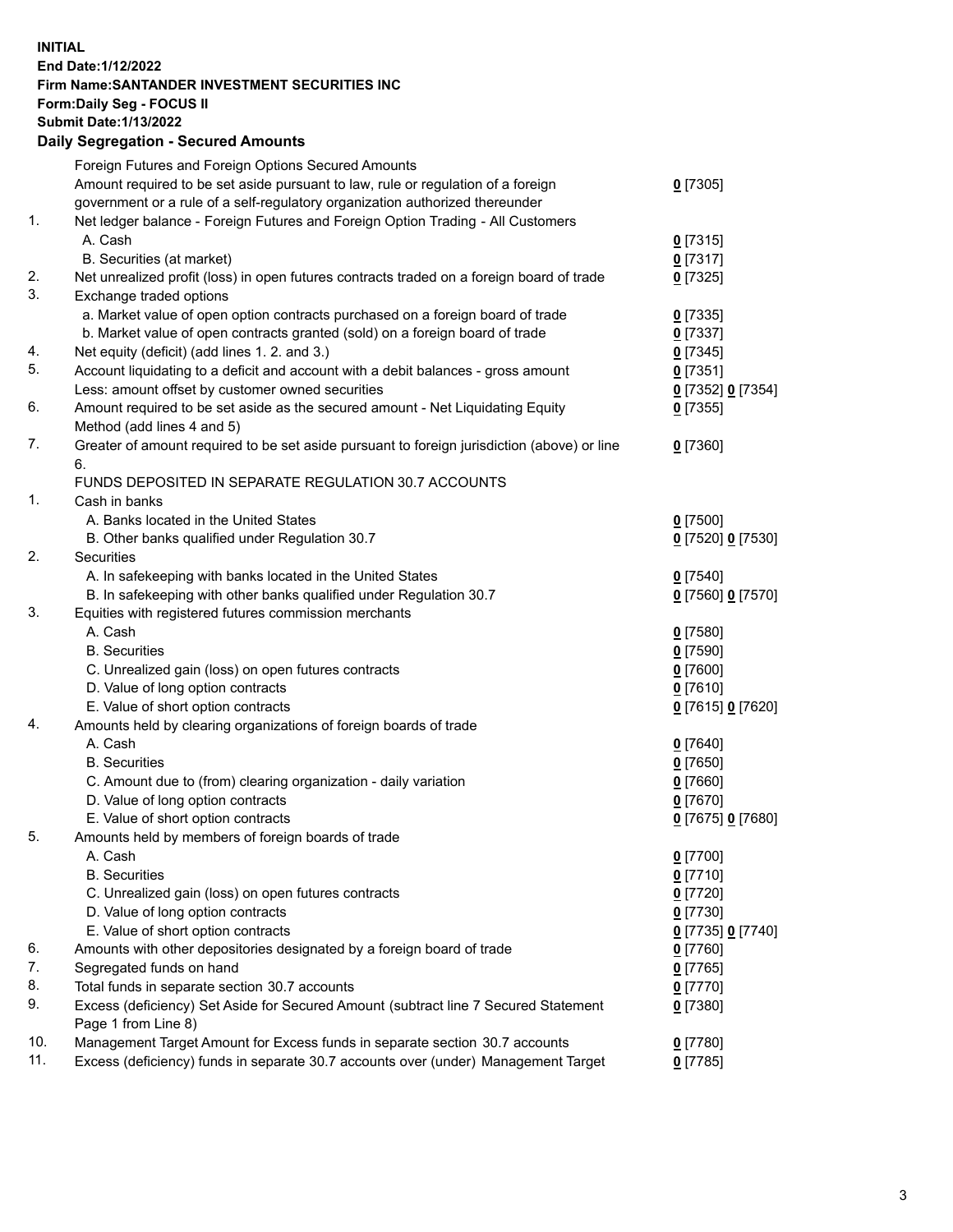| End Date: 1/12/2022<br><b>Firm Name: SANTANDER INVESTMENT SECURITIES INC</b><br><b>Form:Daily Seg - FOCUS II</b><br><b>Submit Date: 1/13/2022</b><br>Daily Segregation - Segregation Statement<br>SEGREGATION REQUIREMENTS(Section 4d(2) of the CEAct)<br>1.<br>Net ledger balance<br>A. Cash<br>1,791,834,272 [7010]<br>$0$ [7020]<br>B. Securities (at market)<br>2.<br>Net unrealized profit (loss) in open futures contracts traded on a contract market<br>448,413,462 [7030]<br>3.<br>Exchange traded options<br>A. Add market value of open option contracts purchased on a contract market<br>75,156,341 [7032]<br>B. Deduct market value of open option contracts granted (sold) on a contract market<br>-31,920,024 [7033]<br>Net equity (deficit) (add lines 1, 2 and 3)<br>4.<br>2,283,484,051 [7040]<br>5.<br>Accounts liquidating to a deficit and accounts with<br>debit balances - gross amount<br>$0$ [7045]<br>Less: amount offset by customer securities<br>0 [7047] 0 [7050]<br>6.<br>Amount required to be segregated (add lines 4 and 5)<br>2,283,484,051 [7060]<br>FUNDS IN SEGREGATED ACCOUNTS<br>7.<br>Deposited in segregated funds bank accounts<br>A. Cash<br>258,837,620 [7070]<br>B. Securities representing investments of customers' funds (at market)<br>$0$ [7080]<br>C. Securities held for particular customers or option customers in lieu of cash (at<br>$0$ [7090]<br>market)<br>8.<br>Margins on deposit with derivatives clearing organizations of contract markets<br>A. Cash<br>2,022,087,806 [7100]<br>B. Securities representing investments of customers' funds (at market)<br>$0$ [7110] |
|-----------------------------------------------------------------------------------------------------------------------------------------------------------------------------------------------------------------------------------------------------------------------------------------------------------------------------------------------------------------------------------------------------------------------------------------------------------------------------------------------------------------------------------------------------------------------------------------------------------------------------------------------------------------------------------------------------------------------------------------------------------------------------------------------------------------------------------------------------------------------------------------------------------------------------------------------------------------------------------------------------------------------------------------------------------------------------------------------------------------------------------------------------------------------------------------------------------------------------------------------------------------------------------------------------------------------------------------------------------------------------------------------------------------------------------------------------------------------------------------------------------------------------------------------------------------------------------------------------------------------------------------|
|                                                                                                                                                                                                                                                                                                                                                                                                                                                                                                                                                                                                                                                                                                                                                                                                                                                                                                                                                                                                                                                                                                                                                                                                                                                                                                                                                                                                                                                                                                                                                                                                                                         |
|                                                                                                                                                                                                                                                                                                                                                                                                                                                                                                                                                                                                                                                                                                                                                                                                                                                                                                                                                                                                                                                                                                                                                                                                                                                                                                                                                                                                                                                                                                                                                                                                                                         |
|                                                                                                                                                                                                                                                                                                                                                                                                                                                                                                                                                                                                                                                                                                                                                                                                                                                                                                                                                                                                                                                                                                                                                                                                                                                                                                                                                                                                                                                                                                                                                                                                                                         |
|                                                                                                                                                                                                                                                                                                                                                                                                                                                                                                                                                                                                                                                                                                                                                                                                                                                                                                                                                                                                                                                                                                                                                                                                                                                                                                                                                                                                                                                                                                                                                                                                                                         |
|                                                                                                                                                                                                                                                                                                                                                                                                                                                                                                                                                                                                                                                                                                                                                                                                                                                                                                                                                                                                                                                                                                                                                                                                                                                                                                                                                                                                                                                                                                                                                                                                                                         |
|                                                                                                                                                                                                                                                                                                                                                                                                                                                                                                                                                                                                                                                                                                                                                                                                                                                                                                                                                                                                                                                                                                                                                                                                                                                                                                                                                                                                                                                                                                                                                                                                                                         |
|                                                                                                                                                                                                                                                                                                                                                                                                                                                                                                                                                                                                                                                                                                                                                                                                                                                                                                                                                                                                                                                                                                                                                                                                                                                                                                                                                                                                                                                                                                                                                                                                                                         |
|                                                                                                                                                                                                                                                                                                                                                                                                                                                                                                                                                                                                                                                                                                                                                                                                                                                                                                                                                                                                                                                                                                                                                                                                                                                                                                                                                                                                                                                                                                                                                                                                                                         |
|                                                                                                                                                                                                                                                                                                                                                                                                                                                                                                                                                                                                                                                                                                                                                                                                                                                                                                                                                                                                                                                                                                                                                                                                                                                                                                                                                                                                                                                                                                                                                                                                                                         |
|                                                                                                                                                                                                                                                                                                                                                                                                                                                                                                                                                                                                                                                                                                                                                                                                                                                                                                                                                                                                                                                                                                                                                                                                                                                                                                                                                                                                                                                                                                                                                                                                                                         |
|                                                                                                                                                                                                                                                                                                                                                                                                                                                                                                                                                                                                                                                                                                                                                                                                                                                                                                                                                                                                                                                                                                                                                                                                                                                                                                                                                                                                                                                                                                                                                                                                                                         |
|                                                                                                                                                                                                                                                                                                                                                                                                                                                                                                                                                                                                                                                                                                                                                                                                                                                                                                                                                                                                                                                                                                                                                                                                                                                                                                                                                                                                                                                                                                                                                                                                                                         |
|                                                                                                                                                                                                                                                                                                                                                                                                                                                                                                                                                                                                                                                                                                                                                                                                                                                                                                                                                                                                                                                                                                                                                                                                                                                                                                                                                                                                                                                                                                                                                                                                                                         |
|                                                                                                                                                                                                                                                                                                                                                                                                                                                                                                                                                                                                                                                                                                                                                                                                                                                                                                                                                                                                                                                                                                                                                                                                                                                                                                                                                                                                                                                                                                                                                                                                                                         |
|                                                                                                                                                                                                                                                                                                                                                                                                                                                                                                                                                                                                                                                                                                                                                                                                                                                                                                                                                                                                                                                                                                                                                                                                                                                                                                                                                                                                                                                                                                                                                                                                                                         |
|                                                                                                                                                                                                                                                                                                                                                                                                                                                                                                                                                                                                                                                                                                                                                                                                                                                                                                                                                                                                                                                                                                                                                                                                                                                                                                                                                                                                                                                                                                                                                                                                                                         |
|                                                                                                                                                                                                                                                                                                                                                                                                                                                                                                                                                                                                                                                                                                                                                                                                                                                                                                                                                                                                                                                                                                                                                                                                                                                                                                                                                                                                                                                                                                                                                                                                                                         |
|                                                                                                                                                                                                                                                                                                                                                                                                                                                                                                                                                                                                                                                                                                                                                                                                                                                                                                                                                                                                                                                                                                                                                                                                                                                                                                                                                                                                                                                                                                                                                                                                                                         |
|                                                                                                                                                                                                                                                                                                                                                                                                                                                                                                                                                                                                                                                                                                                                                                                                                                                                                                                                                                                                                                                                                                                                                                                                                                                                                                                                                                                                                                                                                                                                                                                                                                         |
|                                                                                                                                                                                                                                                                                                                                                                                                                                                                                                                                                                                                                                                                                                                                                                                                                                                                                                                                                                                                                                                                                                                                                                                                                                                                                                                                                                                                                                                                                                                                                                                                                                         |
|                                                                                                                                                                                                                                                                                                                                                                                                                                                                                                                                                                                                                                                                                                                                                                                                                                                                                                                                                                                                                                                                                                                                                                                                                                                                                                                                                                                                                                                                                                                                                                                                                                         |
|                                                                                                                                                                                                                                                                                                                                                                                                                                                                                                                                                                                                                                                                                                                                                                                                                                                                                                                                                                                                                                                                                                                                                                                                                                                                                                                                                                                                                                                                                                                                                                                                                                         |
|                                                                                                                                                                                                                                                                                                                                                                                                                                                                                                                                                                                                                                                                                                                                                                                                                                                                                                                                                                                                                                                                                                                                                                                                                                                                                                                                                                                                                                                                                                                                                                                                                                         |
|                                                                                                                                                                                                                                                                                                                                                                                                                                                                                                                                                                                                                                                                                                                                                                                                                                                                                                                                                                                                                                                                                                                                                                                                                                                                                                                                                                                                                                                                                                                                                                                                                                         |
|                                                                                                                                                                                                                                                                                                                                                                                                                                                                                                                                                                                                                                                                                                                                                                                                                                                                                                                                                                                                                                                                                                                                                                                                                                                                                                                                                                                                                                                                                                                                                                                                                                         |
|                                                                                                                                                                                                                                                                                                                                                                                                                                                                                                                                                                                                                                                                                                                                                                                                                                                                                                                                                                                                                                                                                                                                                                                                                                                                                                                                                                                                                                                                                                                                                                                                                                         |
|                                                                                                                                                                                                                                                                                                                                                                                                                                                                                                                                                                                                                                                                                                                                                                                                                                                                                                                                                                                                                                                                                                                                                                                                                                                                                                                                                                                                                                                                                                                                                                                                                                         |
| C. Securities held for particular customers or option customers in lieu of cash (at<br>$0$ [7120]                                                                                                                                                                                                                                                                                                                                                                                                                                                                                                                                                                                                                                                                                                                                                                                                                                                                                                                                                                                                                                                                                                                                                                                                                                                                                                                                                                                                                                                                                                                                       |
| market)                                                                                                                                                                                                                                                                                                                                                                                                                                                                                                                                                                                                                                                                                                                                                                                                                                                                                                                                                                                                                                                                                                                                                                                                                                                                                                                                                                                                                                                                                                                                                                                                                                 |
| 9.<br>Net settlement from (to) derivatives clearing organizations of contract markets<br>31,886,559 [7130]                                                                                                                                                                                                                                                                                                                                                                                                                                                                                                                                                                                                                                                                                                                                                                                                                                                                                                                                                                                                                                                                                                                                                                                                                                                                                                                                                                                                                                                                                                                              |
| 10.<br>Exchange traded options                                                                                                                                                                                                                                                                                                                                                                                                                                                                                                                                                                                                                                                                                                                                                                                                                                                                                                                                                                                                                                                                                                                                                                                                                                                                                                                                                                                                                                                                                                                                                                                                          |
| A. Value of open long option contracts<br>75,156,341 [7132]                                                                                                                                                                                                                                                                                                                                                                                                                                                                                                                                                                                                                                                                                                                                                                                                                                                                                                                                                                                                                                                                                                                                                                                                                                                                                                                                                                                                                                                                                                                                                                             |
| B. Value of open short option contracts<br>-31,920,024 [7133]                                                                                                                                                                                                                                                                                                                                                                                                                                                                                                                                                                                                                                                                                                                                                                                                                                                                                                                                                                                                                                                                                                                                                                                                                                                                                                                                                                                                                                                                                                                                                                           |
| 11.<br>Net equities with other FCMs                                                                                                                                                                                                                                                                                                                                                                                                                                                                                                                                                                                                                                                                                                                                                                                                                                                                                                                                                                                                                                                                                                                                                                                                                                                                                                                                                                                                                                                                                                                                                                                                     |
| A. Net liquidating equity<br>$0$ [7140]                                                                                                                                                                                                                                                                                                                                                                                                                                                                                                                                                                                                                                                                                                                                                                                                                                                                                                                                                                                                                                                                                                                                                                                                                                                                                                                                                                                                                                                                                                                                                                                                 |
| B. Securities representing investments of customers' funds (at market)<br>$0$ [7160]                                                                                                                                                                                                                                                                                                                                                                                                                                                                                                                                                                                                                                                                                                                                                                                                                                                                                                                                                                                                                                                                                                                                                                                                                                                                                                                                                                                                                                                                                                                                                    |
| C. Securities held for particular customers or option customers in lieu of cash (at<br>$0$ [7170]                                                                                                                                                                                                                                                                                                                                                                                                                                                                                                                                                                                                                                                                                                                                                                                                                                                                                                                                                                                                                                                                                                                                                                                                                                                                                                                                                                                                                                                                                                                                       |
| market)<br>12.<br>Segregated funds on hand<br>$0$ [7150]                                                                                                                                                                                                                                                                                                                                                                                                                                                                                                                                                                                                                                                                                                                                                                                                                                                                                                                                                                                                                                                                                                                                                                                                                                                                                                                                                                                                                                                                                                                                                                                |
| 13.<br>Total amount in segregation (add lines 7 through 12)                                                                                                                                                                                                                                                                                                                                                                                                                                                                                                                                                                                                                                                                                                                                                                                                                                                                                                                                                                                                                                                                                                                                                                                                                                                                                                                                                                                                                                                                                                                                                                             |
| 2,356,048,302 [7180]<br>14.<br>Excess (deficiency) funds in segregation (subtract line 6 from line 13)<br>72,564,251 [7190]                                                                                                                                                                                                                                                                                                                                                                                                                                                                                                                                                                                                                                                                                                                                                                                                                                                                                                                                                                                                                                                                                                                                                                                                                                                                                                                                                                                                                                                                                                             |
| 15.<br>Management Target Amount for Excess funds in segregation<br>70,000,000 [7194]                                                                                                                                                                                                                                                                                                                                                                                                                                                                                                                                                                                                                                                                                                                                                                                                                                                                                                                                                                                                                                                                                                                                                                                                                                                                                                                                                                                                                                                                                                                                                    |
| 16.<br>Excess (deficiency) funds in segregation over (under) Management Target Amount<br>2,564,251 [7198]                                                                                                                                                                                                                                                                                                                                                                                                                                                                                                                                                                                                                                                                                                                                                                                                                                                                                                                                                                                                                                                                                                                                                                                                                                                                                                                                                                                                                                                                                                                               |
| Excess                                                                                                                                                                                                                                                                                                                                                                                                                                                                                                                                                                                                                                                                                                                                                                                                                                                                                                                                                                                                                                                                                                                                                                                                                                                                                                                                                                                                                                                                                                                                                                                                                                  |